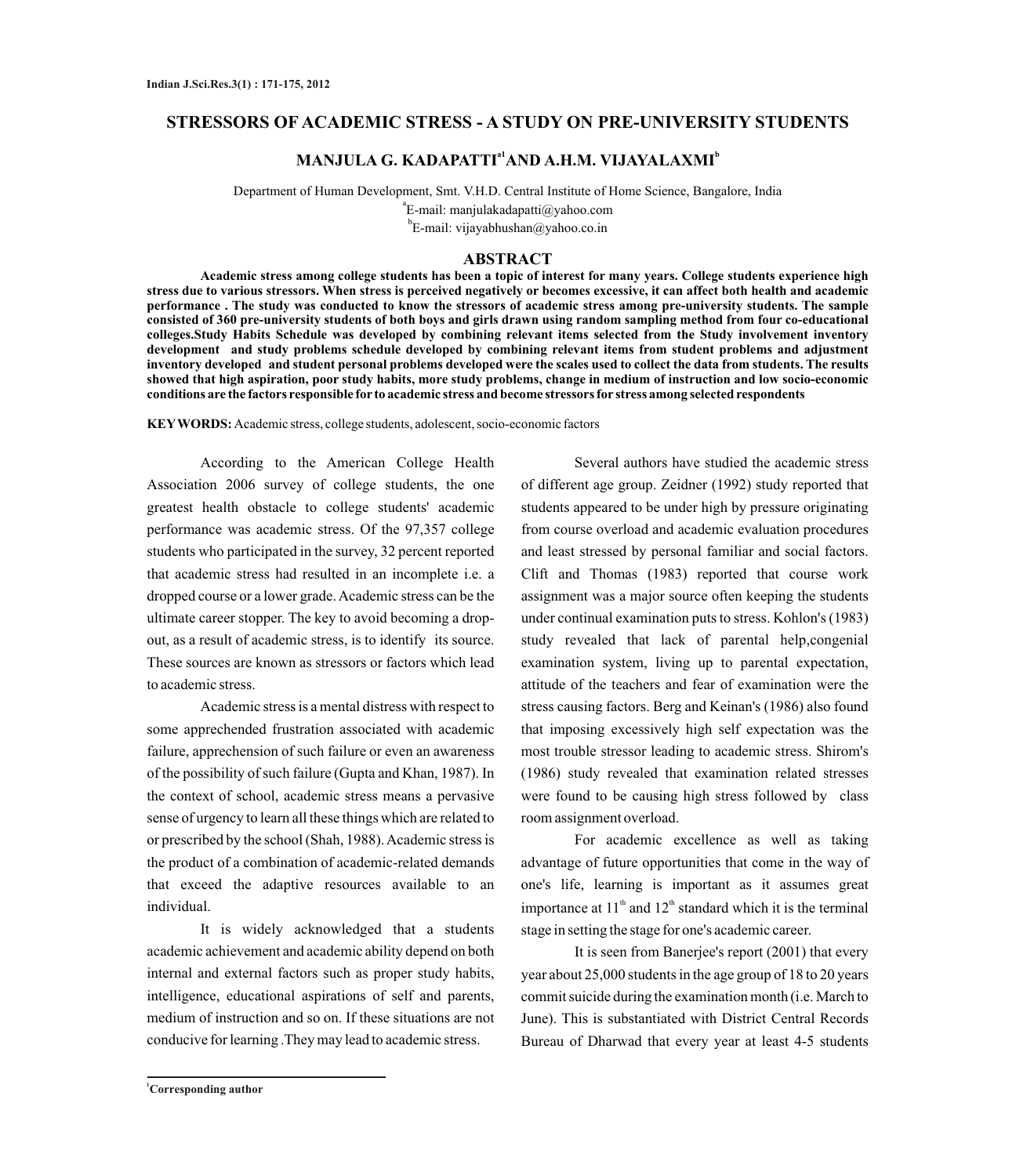committed suicide. It was also seen from the II year preuniversity examination( PUC) results of 2001 that out of 3, 94.200 students who appeared for exam, only 1,54,840 that is 39.28% were successful, 7% less than previous year's performance. This trend is alarming and may account for a lot of wastage of human resources. There is a need to understand the problems of the students who are appear is the PUC examination. Therefore, the study was taken up to identify stressors that lead to academic stress among preuniversity students with the following objectives.

1. To study the aspiration level, study habits, study problems and academic stress of PUC I and II year students of Science, Arts and Commerce.

2. To know the influence of socio-economic variables, aspiration, study habit and study problems on academic stress.

### **METHODOLOGY**

#### **Research Design**

Differential design was employed to know the sources of academic stress of first and second year PUC male and female students of science, commerce and arts faculty.

#### **Population and Sample**

The sample of the study consisting of 360 male and female students studying in PUC I and II year was drawn from four co-educational colleges of Dharwad city. There were totally 12 colleges. Seven colleges were imparting primary to PUC education. Among these seven colleges two were women's colleges, the rest were co-educational colleges. There were ten colleges offering courses of all three faculties (Science, Commerce and Arts), two colleges with PUC and three were with PUC and degree courses. So, two colleges were selected randomly from the two categories of institution. Thus four co-educational colleges were selected.

## **Tools Used**

### **1. Stress Event Test**

This scale developed by Bhagwatar (1988) with slight modifications was employed. The test consisted of 13 items covering different areas related to individual, family and society. There were three levels as 0, 1 and 2 which indicate, not experiencing the event, experienced the event in the past and experienced the event at present respectively. The scheme of scoring to indicate the degrees of stress was from no stress to tremendously high stress scoring ranging from 1-7.

#### **2. Socio-Economic Status Scal**

Developed by the researcher, which was used to measure the socio-economic status of the students.

### **3. Aspiration Scale**

This scale measures the individuals desire to achieve in accordance with the expectation/self expectation of the society and depending upon one's own capacity, ability and memory. It consists of three items each item has twelve choices for high, medium and low level of aspiration with scoring of 5, 3 and 1 respectively.

### **4. Study Habits Schedule**

Developed by combining relevant items selected from the study involvement inventory developed by Bhatnagar (1988), study habit inventory by Rao's (1954), and study habit inventory by Patel (1970). There were totally 29 items covering 5 areas viz. planning of work, notes taking, revision and preparation for examination, home and school environment, confidence, general habits and attitudes and hours of the study. The inventory consisted of both positive and negative statements. Each statements is to be measured and quantified on a three point scale namely 'always', 'sometimes' and 'never' with scores of 5/3/1 given respectively for the statements 1/3/5 scores were given. The reliability of the scale established through split-half method is 0.82.

#### **5. Study Problems Schedule**

There were totally 48 items covering 5 areas viz., concentration and clarity, motivation and interest, facilities in home and school, aspiration and problems related to academic, social, emotional, personal and health areas. Each problem is to be rated on three point scale namely always, 'sometimes' and 'never' with scores of 5/3/1 given respectively. The reliability of the scale established through split-half method is 0.896.

#### **Data Collection Procedure**

The questionnaire was self administered to fifteen students at a time who were selected randomly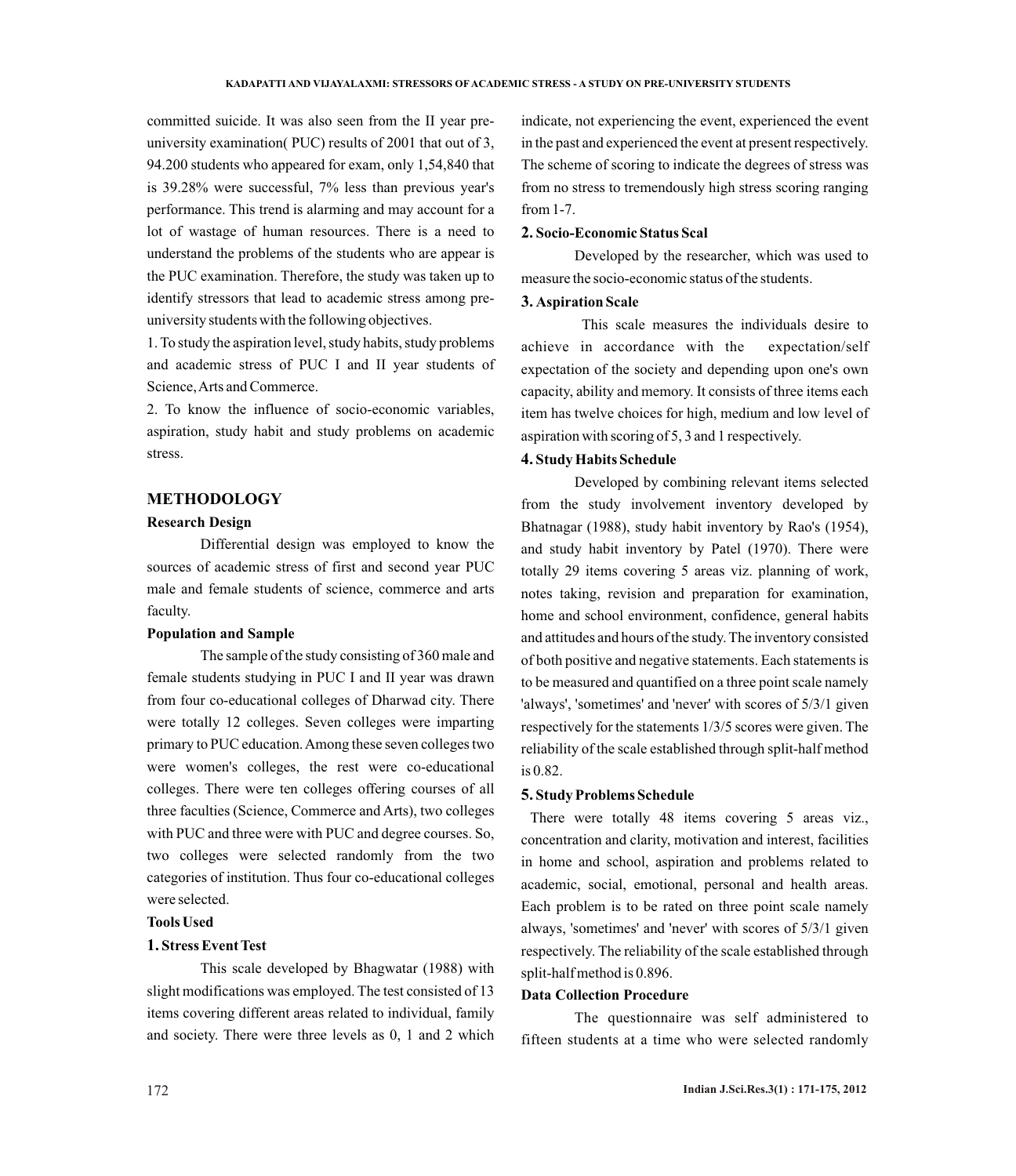from the list of students who were present on the day of visit for PUC I and II year science, commerce and arts faculty. The questionnaire was given both in English as well as regional language in order to elicit accurate information. A sub sample of 10-15 II year PUC students were interviewed in their homes and recorded for further qualitative analysis. The reliability of the scale was found to be 0.89.

#### **RESULTS AND DISCUSSION**

The results of the correlation coefficeints between stress and aspiration are presented in table-1. The results indicate that aspirations is positively and significantly related to academic stress indicating that as the aspiration increased the level of academic stress also increased. This result is supported by Agolla and Ongori, 2009; and Ang and Huan, 2006, whose studies were reported that selfexpectations and expectations of family members/parents were the stressors for stress among students.

|                 | <b>Aspiration</b> | <b>Study</b> | <b>Study</b> | Academic   |
|-----------------|-------------------|--------------|--------------|------------|
|                 |                   | habits       | problems     | stress     |
| Aspiration      | 1                 | 0.59         | 0.027        | $0.13*$    |
|                 | $P = 0$           | $P = .261$   | $P = .609$   | $P = .014$ |
| Study habits    |                   | 1            | $-0.22**$    | $-0.19$    |
|                 |                   | $P = 0$      | $P = .00$    | $P = .00$  |
| Study problems  |                   |              | $\mathbf{1}$ | $0.25**$   |
|                 |                   |              | $P = 0$      | $P = .00$  |
| Academic stress |                   |              |              |            |
|                 |                   |              |              | $P = 0$    |

**Table 1: Correlation coefficient between Aspiration, study habits, study problems on academic stress**

\* Significant at 0.05 level of probability

\* Significant at 0.01 level of probability

The finding of the present study is in line with studies reported by Gamelch et al., (1984). They found that sources of stress were decidedly high self expectation. Rao's (1954) repots revealed that feeling of success and failure was a causative factor of stress. Stronger the feeling of success greater was the level of aspirations. A relatively high stress among PUC students may be due to their desire to get more marks, high expectation about the future and the drive to satisfy parent's expectation.

It was also observed that the students who had better study habits i.e. planning and preparing well before the examination, note taking, revision and discussion that facilities good performance lead to less academic stress, while the students who had poor study habits had more study problems show more academic stress.

Study problems and academic stress are found to be positively and significantly related indicating increased the study problems with academic stress also increased. These results are in line with Mechanic (1962) who revealed that severity of stress increased as the anticipated stress / study problems increased. It may be due to the reason that with more study problems individuals may not be able to cope with their problems and such problem put them under more academic stress.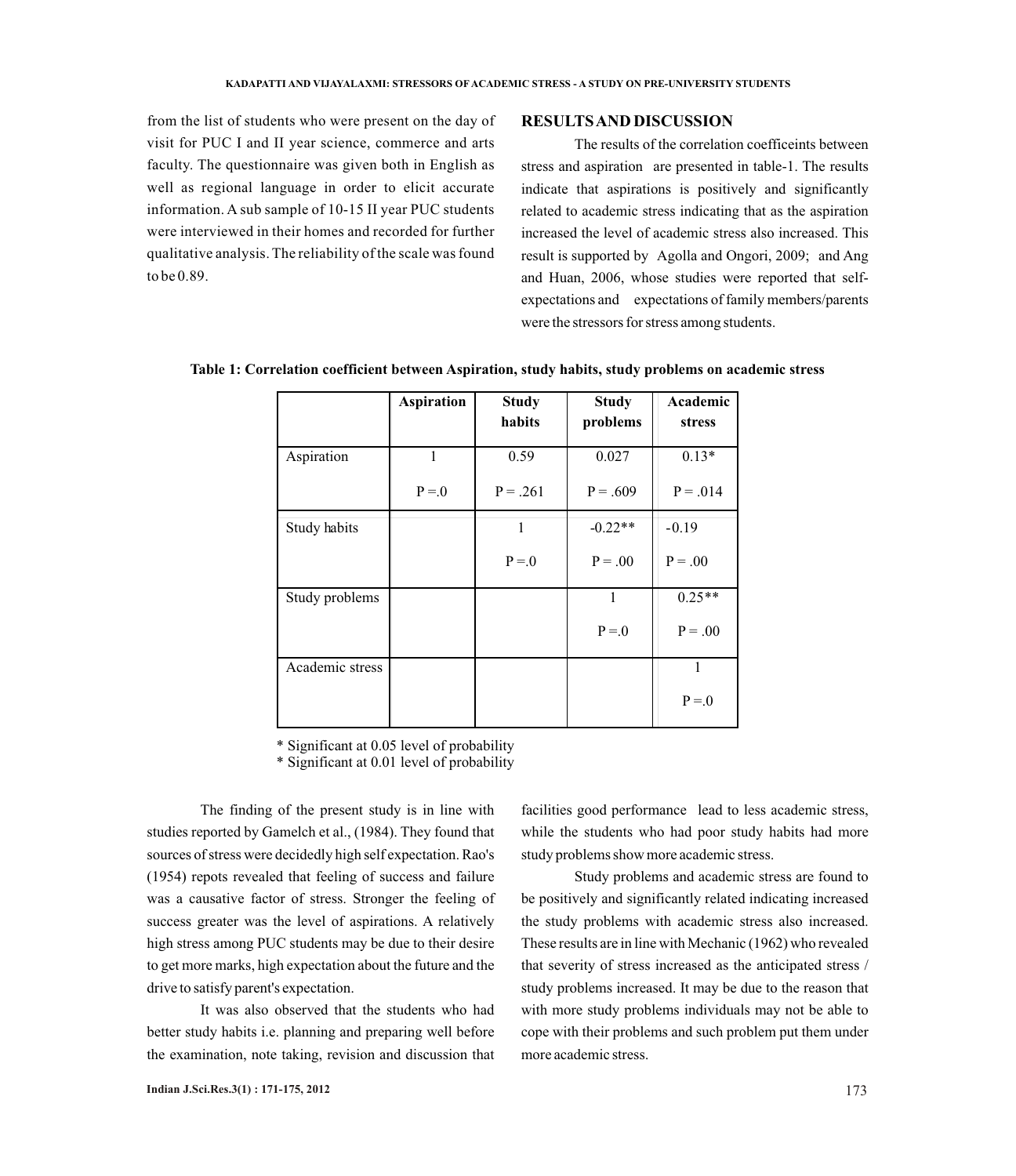# **Influence of Socio-Economic and Demographic Factors on Academic Stress**

Table-2 reveals that academic stress was related to many of the socio-economic (SES) factors variables viz., mother's education, sibling, family size and type of family. As the mother's education increased the academic stress of their children will decreased. As the number of siblings

increased the academic stress of the students also increased. Family size was negatively and significantly related indicating that as the family size increased the academic stress decreased. Type of family was significantly related to academic stress indicating that students from the joint family had more academic stress than nuclear families.

|                    | Caste/     | Father's         | Mother's         | Father's   | <b>Total</b> | No.of           | No.of      | <b>Type of</b> |
|--------------------|------------|------------------|------------------|------------|--------------|-----------------|------------|----------------|
|                    | Religion   | <b>Education</b> | <b>Education</b> | Occupation | Family       | <b>Siblings</b> | Family     | Family         |
|                    |            |                  |                  |            | Income       |                 | members    |                |
| Aspiration         | 0.11       | 0.03             | 0.03             | 0.06       | 0.04         | $-0.04$         | $-0.06$    | $-0.05$        |
|                    | $P = 0.04$ | $P = 0.62$       | $P = 0.62$       | $P = 0.23$ | $P = .40$    | $P = 0.38$      | $P = 0.22$ | $P = 0.20$     |
| Study habits       | 0.77       | $-0.004$         | 0.012            | $-0.014$   | $-0.05$      | $-0.03$         | $-0.03$    | 0.00           |
|                    | $P = 0.1$  | $P = 0.99$       | $P=0.81$         | $P=0.78$   | $P=0.2$      | $P=0.4$         | $P=0.4$    | $P=0.9$        |
| Study<br>problems  | $-0.00$    | $-0.12$          | $-0.05$          | $-0.01$    | $-0.004$     | $-0.01$         | 0.04       | 0.04           |
|                    | $P=0.8$    | $P=0.02$         | $P=0.27$         | $P=0.78$   | $P=0.9$      | $P=0.7$         | $P=0.35$   | $P=0.3$        |
| Academic<br>stress | $-0.06$    | $-0.08$          | $-0.11*$         | $-0.67$    | $-0.04$      | $0.4**$         | $-0.11*$   | $0.2**$        |
|                    | $P = 0.1$  | $P=0.9$          | $P=0.3$          | $P=0.13$   | $P=0.3$      | $P=0.3$         | $P=0.4$    | $P=0.00$       |

| Table 2: Effect of socio-economic and demographic factors on academic stress |  |  |
|------------------------------------------------------------------------------|--|--|
|                                                                              |  |  |

\* Significant at 0.05 level of probability

\* Significant at 0.01 level of probability

This result is supported by Zeidner's (1992) findings that students from lower socio-economic status were found to be more stressed than respective upper class students. It might be due to more number of children in a family the parental attention gets divided and children get deprived. It was expressed by the students that due to joint family system, parents do not spend much of time in their children's academic work. More quarrels and conflicts among the members and less privacy to study lead to unsupportive atmosphere, lead to increased academic stress

### **CONCLUSION**

High aspiration, poor study habits, study

problems, low socio-economic conditions are the stressors/factors that influence academic stress. So the students shuld have the aspiration / expectation about their study, not beyond their capacities and abilities. Students need proper counselling while selecting their courses at intermediate level. The parents should consider the child's interest and aptitude and not impose on selecting the courses. The family environment should be congenial and the learning process should be made pleasurable and parents should avoid making it as a stressful event for adolescents. Finally supportive and stimulating atmosphere is very necessary for the students to progress in their academic life and for reaching their aim or goal.

.